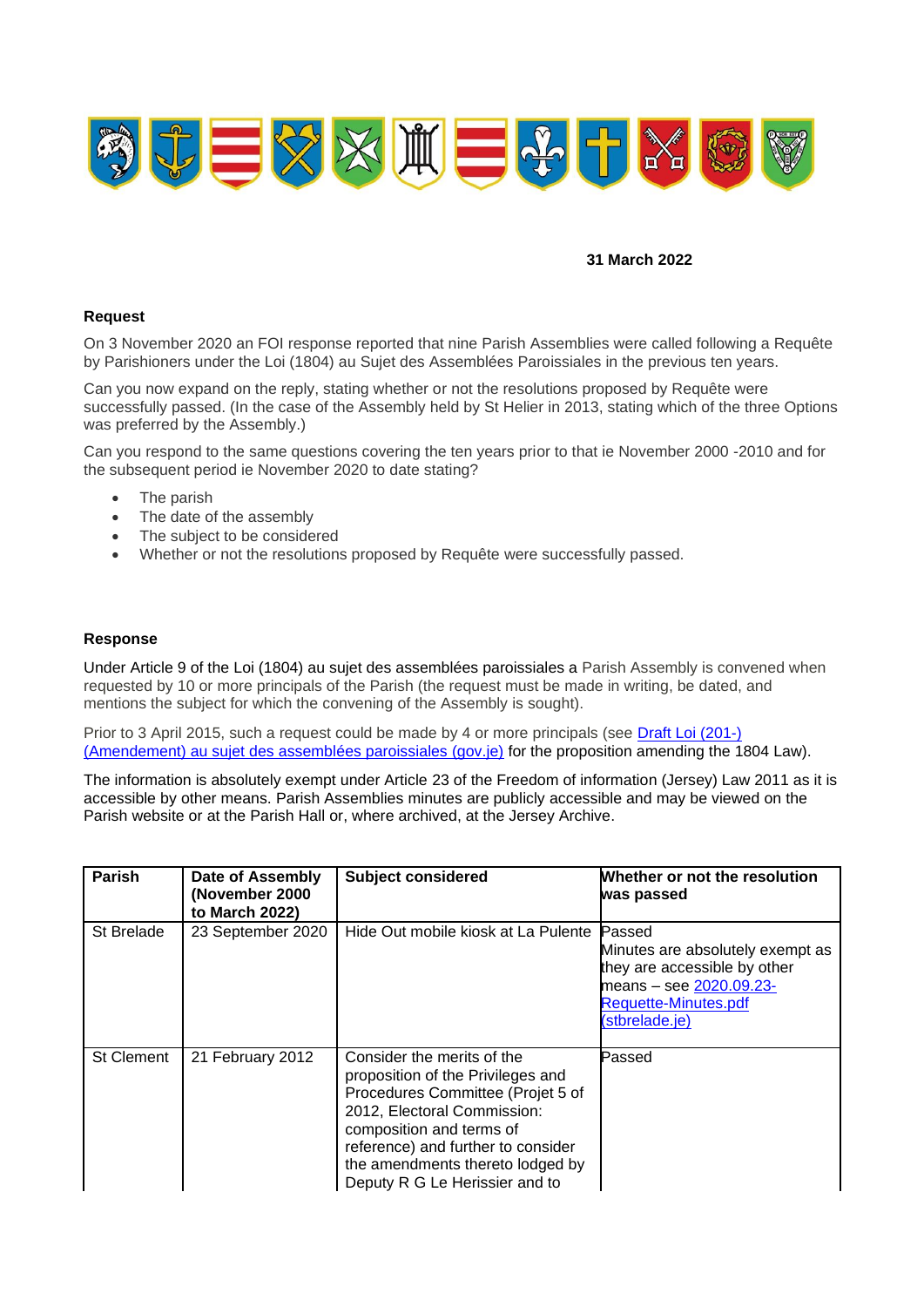|           | 27 August 2019   | decide whether or not to express<br>support for those amendments and<br>advise the Connétable, the two<br>Deputies and the ten Senators<br>accordingly.<br>To agree, as proposed by Eckart<br>Weber, Parishioner of St Clément,<br>that the Parish of St Clément<br>should declare a climate change<br>emergency and aim to be carbon-<br>neutral by 2025 - 2030.                                                                                                                                                                                                                                                                                                                                                                     | Withdrawn<br>Minutes are absolutely exempt as<br>they are accessible by other<br>means - see Parish-Assembly-27-<br>August-2019-2.pdf (stclement.je)                                      |
|-----------|------------------|---------------------------------------------------------------------------------------------------------------------------------------------------------------------------------------------------------------------------------------------------------------------------------------------------------------------------------------------------------------------------------------------------------------------------------------------------------------------------------------------------------------------------------------------------------------------------------------------------------------------------------------------------------------------------------------------------------------------------------------|-------------------------------------------------------------------------------------------------------------------------------------------------------------------------------------------|
| Grouville | 10 March 2022    | Bridging Island Plan -<br>Opposition to proposed<br>amendments to the Island Plan<br>2022-25 (P.36/2021)<br>Amendment 66<br>Amendment 67<br>Amendment 71<br>Amendment 72<br>Amendment 70<br>Strong support for Amendment 62.                                                                                                                                                                                                                                                                                                                                                                                                                                                                                                          | All Passed with the exception of<br>Amendment 66 which was<br>withdrawn.<br>Minutes are qualified exempt<br>under Article 36 - future<br>publication (see Parish website<br>grouville.je) |
| St Helier | 29 February 2012 | To consider the merits of the<br>proposition of the Privileges and<br>Procedures Committee (Projet 5 of<br>2012 Electoral Commission:<br>composition and terms of<br>reference) and further to consider<br>the amendments thereto lodged by<br>Deputy R G Le Herissier and to<br>decide whether or not to express<br>support for those amendments and<br>advise the Connétable, the ten<br>Deputies and the ten Senators<br>accordingly.                                                                                                                                                                                                                                                                                              | Minutes are absolutely exempt as<br>they are accessible by other<br>means - see Minutes-of-Parish-<br>Assembly-29-February-2012.pdf<br>(sthelier.je)                                      |
|           | 16 April 2013    | In accordance with the Loi (1804)<br>au Sujet des Assemblees<br>Paroissiales an Assembly of the<br>Principals and Electors of the<br>Parish of St. Helier was held at the<br>Town Hall on Tuesday 16 April<br>2013 at 7.00 pm to discuss the<br>Referendum<br>Parishioners were asked to<br>consider the merits of Options A, B<br>or C as set out in the Report of the<br><b>Electoral Commission of January</b><br>2013 ahead of the Referendum on<br>States Reform due to be held on 24<br>April 2013 and, following a vote by<br>show of hands, that the outcome of<br>the meeting be made known to the<br>Connétable, the 10 Parish Deputies<br>and the 10 Senators.<br>The Options were represented by<br>the following people: | Minutes are absolutely exempt as<br>they are accessible by other<br>means - see Minutes                                                                                                   |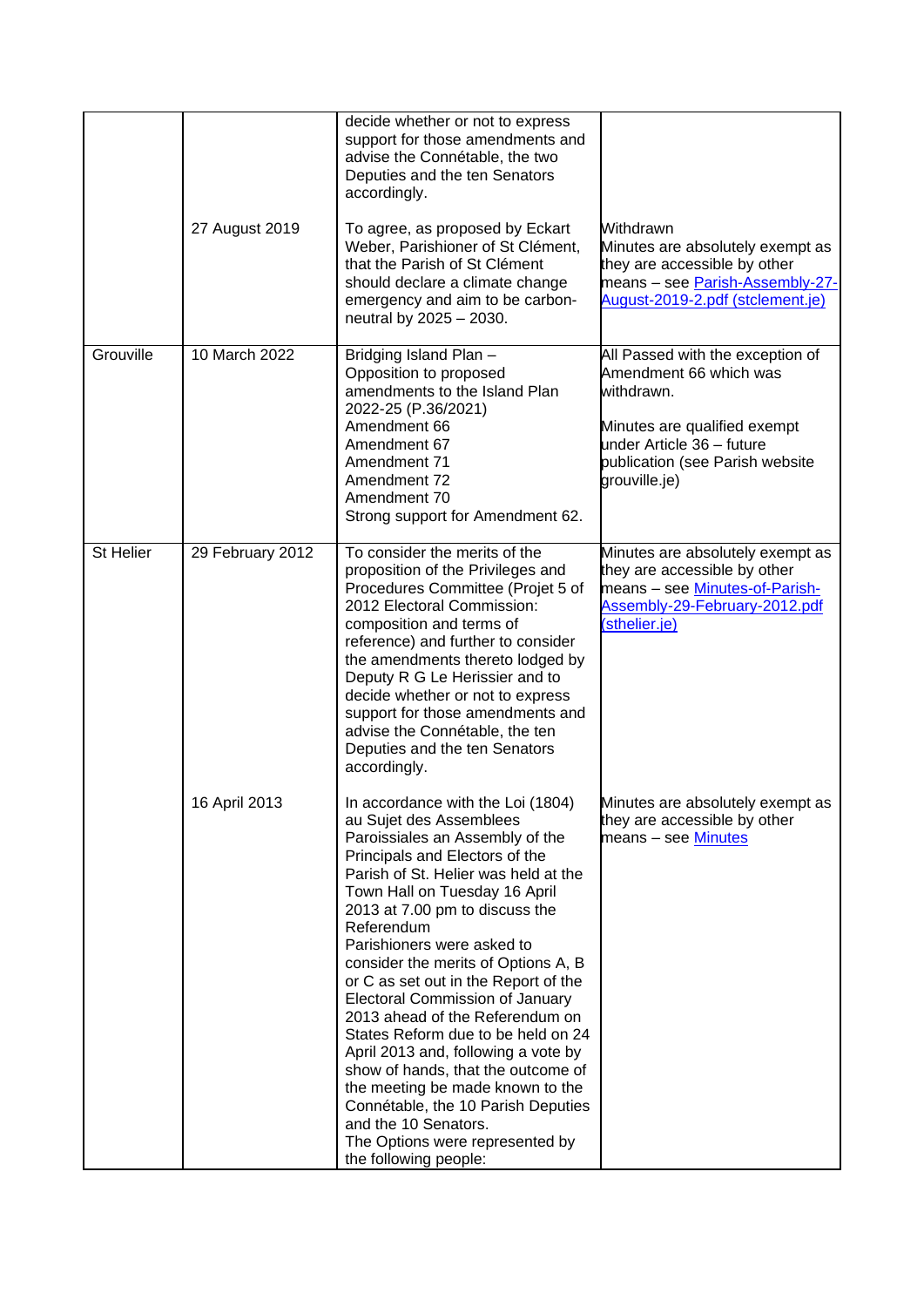|                       |                  | Option A - Nicholas Le Cornu and<br>Sam Mezec<br>Option B - Pierre Horsfall and<br>Senator Philip Ozouf<br>Option C - Guy de Faye and<br><b>Russell Labey</b>                                                                                                                                                                                                                                                                                                                                                                                                                                                                                                                                                                                                                                                                                                                                                                                                                                                                                                                                                 |                                                                                                   |
|-----------------------|------------------|---------------------------------------------------------------------------------------------------------------------------------------------------------------------------------------------------------------------------------------------------------------------------------------------------------------------------------------------------------------------------------------------------------------------------------------------------------------------------------------------------------------------------------------------------------------------------------------------------------------------------------------------------------------------------------------------------------------------------------------------------------------------------------------------------------------------------------------------------------------------------------------------------------------------------------------------------------------------------------------------------------------------------------------------------------------------------------------------------------------|---------------------------------------------------------------------------------------------------|
|                       | 10 February 2021 | The subject matter being an access<br>route in connection with the new<br>Overdale Hospital Project, (lodged<br>on Monday 1st February 2021), and<br>if deemed advisable, to:<br>1. Agree that the Parish should<br>not allow any further<br>interference with the Land or<br>any part of it by the Ministers<br>responsible for the hospital<br>project or by their agents,<br>contractors or advisers unless<br>and until such time as the<br>Parish has confirmed at a<br>further Parish Assembly that it<br>has received the details it<br>requires concerning the matters<br>referred to in Recital D of the<br>Requête, and is satisfied with<br>the merits of creating an access<br>in accordance with the details<br>provided; and<br>2. Agree that in the meantime the<br>Parish is required to take, or<br>join others in taking, whether by<br>legal proceedings or otherwise,<br>such action as may be<br>necessary or desirable to resist<br>any attempt by the Public to<br>acquire the Land pending the<br>evaluation by the Parish of the<br>details referred to in item 1 of<br>the Requête. | Minutes are absolutely exempt as<br>they are accessible by other<br>means - see Minutes           |
| St John               | 30 November 2005 | To consider if Parish of St John<br>should assume ownership of<br>communal roadways, pavements,<br>parking areas, landscaped areas<br>and Childrens Play Area in Sion<br>Village, La Grande Route de St<br>Jean from the developers. At the<br>Assembly an amended proposition<br>was brought to assume ownership<br>of roads, communal areas and<br>playground.                                                                                                                                                                                                                                                                                                                                                                                                                                                                                                                                                                                                                                                                                                                                              | Amended proposition was<br>approved by the Assembly.                                              |
| <b>St</b><br>Lawrence | 26 February 2018 | St Lawrence Parish Church<br>extension - completion of the<br>building work                                                                                                                                                                                                                                                                                                                                                                                                                                                                                                                                                                                                                                                                                                                                                                                                                                                                                                                                                                                                                                   | Passed - 275 in favour to continue<br>with the extension to the Parish<br>Church and 192 against. |
| <b>St Martin</b>      | None             |                                                                                                                                                                                                                                                                                                                                                                                                                                                                                                                                                                                                                                                                                                                                                                                                                                                                                                                                                                                                                                                                                                               |                                                                                                   |